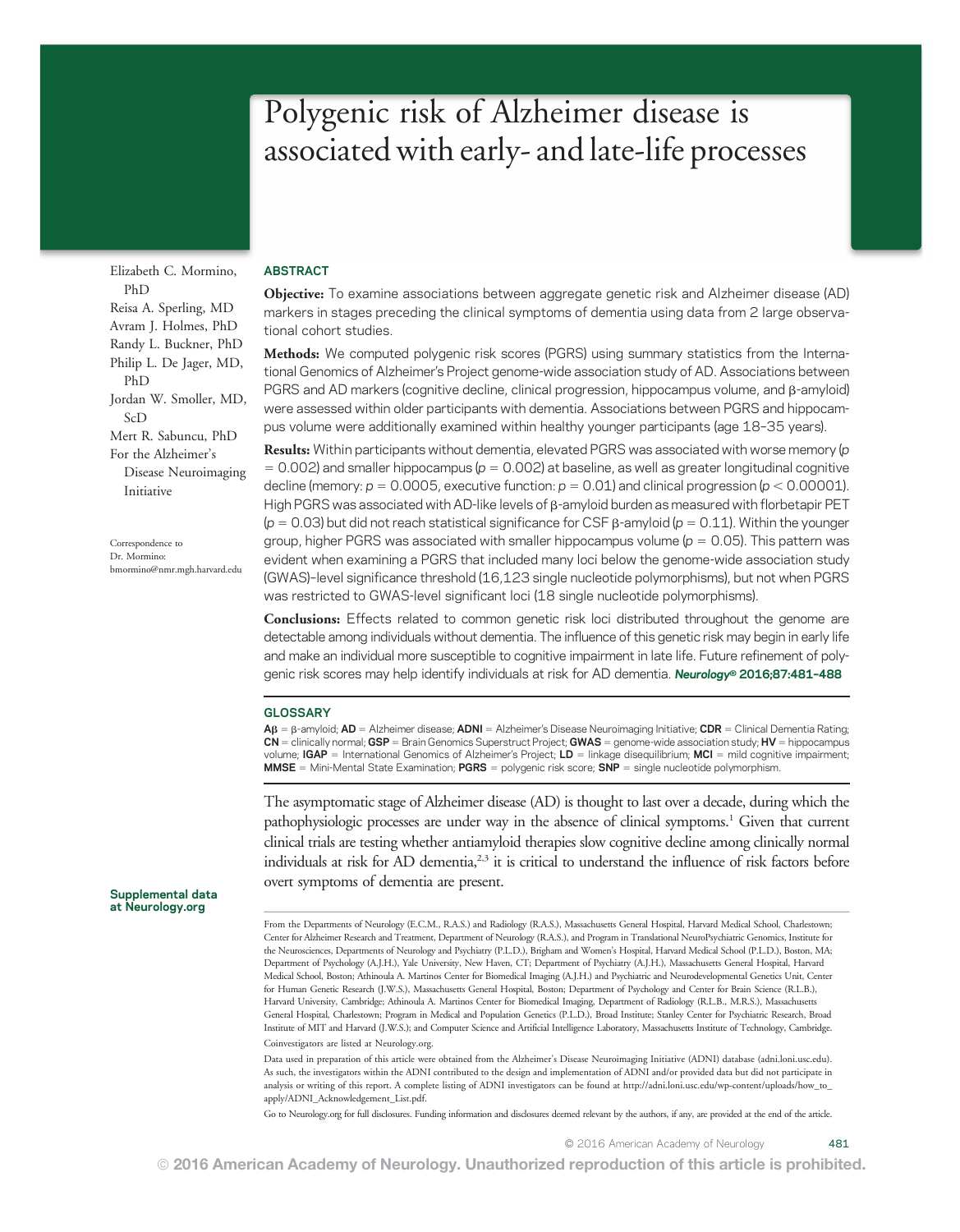Genetic variants have a large influence in sporadic AD dementia, with heritability estimates exceeding 60%.<sup>4</sup> In addition to the APOE gene,<sup>5</sup> to date 21 common genetic variants have been associated with AD in large genome-wide association study (GWAS) meta-analyses.<sup>6</sup> However, the effect sizes of these variants are small (odds ratios  $\leq$  1.22), and recent work suggests that numerous additional loci distributed throughout the genome explain a much larger portion of the variance than the select few that surpass GWAS-level significance thresholds.<sup>7-9</sup> For instance, GWAS-confirmed loci account for 2% of the variance in discriminating patients with AD dementia and controls, beyond the 6% accounted for by APOE, whereas examination across the remaining 2 million common genetic variants explains an additional 25% of the variance.<sup>9</sup> Thus, aggregation across a large number of loci is likely a more sensitive method to establish underlying genetic risk to AD dementia than solely examining loci surpassing stringent GWAS-level significance thresholds.

Although the accumulation of the  $\beta$ -amyloid  $(AB)$  protein is likely a central event in AD development,<sup>10</sup> mechanistic pathways not directly linked to  $\overrightarrow{AB}$  have been increasingly implicated in common genetic risk loci of AD, such as processes related to the immune system and cytoskeletal function.<sup>11-14</sup> Given the involvement of nonamyloid pathways in common AD genetic risk loci, it is possible that genetic variants influence AD markers early in the lifespan, before amyloid accumulation has begun.

We sought to derive measures of polygenic risk based on the results from the recent large meta-analysis of AD dementia from the International Genomics of Alzheimer's Project (IGAP) and determine whether these polygenic risk scores (PGRS) were associated with AD-relevant markers during the stages preceding dementia among older participants, but also early in the lifespan among younger participants. Understanding the early influence of genetic risk will provide important insights into mechanisms of AD development throughout the lifespan as well as improve detection of at-risk individuals before clinical symptoms and widespread neuronal damage has ensued.

METHODS Participants. Our analyses included older clinically normal (CN) participants, patients with mild cognitive impairment (MCI), and patients with AD dementia from the Alzheimer's Disease Neuroimaging Initiative study (ADNI),<sup>15</sup> as well as younger CN participants from the Brain Genomics Superstruct Project (GSP)<sup>16,17</sup> (table 1). Enrollment began in 2004 for ADNI phase 1 and in 2011 for ADNI phase 2. Enrollment for the GSP occurred between 2008 and 2012. In brief, older CN participants from ADNI had Mini-Mental State Examination (MMSE) score  $\geq$ 24, Clinical Dementia Rating (CDR) 0, and were within the normal range on education-adjusted Logical Memory delayed recall cutoffs. ADNI MCI had MMSE  $\geq$ 24, CDR 0.5, and fell below education-adjusted logical memory delayed recall cutoffs. ADNI patients with AD dementia meet the National Institute of Neurologic and Communicative Disorders and Stroke–Alzheimer's Disease and Related Disorders Association criteria for probable AD, had memory complaints, MMSE 20– 26, and CDR  $\geq$ 0.5. Diagnoses were determined using each participant's baseline visit (clinical progression from baseline was not considered). ADNI1 participants were included in the current analysis if they had genotyping data available and were of European ancestry  $(n = 166$  AD, 332 MCI, and 194 CN). ADNI2 participants were included if they had genotyping data available, were of European ancestry, underwent florbetapir PET, and were not included in ADNI1 analyses ( $n = 332$  MCI and 173 CN). GSP participants were healthy volunteers in a Boston area imaging study and between 18 and 35 years old. GSP participants were included if they had genotyping data available, were of European ancestry, and had structural MRI data available ( $n = 1,322$ ).

Standard protocol approvals, registrations, and patient consents. Institutional review boards approved study procedures across participating institutions. Written informed consent was obtained from all participants.

GWAS processing. Genotyping procedures are described elsewhere for the ADNI<sup>18</sup> and GSP.<sup>19</sup> Genotyping data from the Illumina Human610-Quad BeadChip was used for ADNI1, Illumina Omni 2.5 M platform for ADNI2, and Illumina Infinium Human OmniExpress for GSP. All analyses were restricted to participants with non-Hispanic European ancestry, as identified with multidimensional scaling analysis performed in combination with the 1000 Genomes sample<sup>20</sup> and performed within each genotyping platform separately.

Standard quality control procedures were applied to GWAS data using PLINK v1.9 [\(https://www.cog-genomics.org/plink2](https://www.cog-genomics.org/plink2)). Individuals were excluded for missing genotype rates  $>5\%$  and sex inconsistency. Single nucleotide polymorphisms (SNPs) were excluded if minor allele frequency was  $<$  0.01, genotype call rate was <95%, Hardy-Weinberg Equilibrium deviation ( $p < 1 \times$ 10<sup>-6</sup>), and ambiguous strand information. Nongenotyped SNPs were imputed using MiniMac35, with the 1000 Genomes European participants as the reference sample and following the Minimac cookbook instructions.<sup>21</sup>

Computation of PGRS. We computed PGRS using PLINK's profile function, which computes the sum of reference allele counts at each SNP weighted by the log odds ratio from the stage 1 analysis of the IGAP GWAS, which contrasted 17,008 patients with AD dementia with 37,154 CN controls.<sup>6</sup> Critically, the summation was constrained to independent loci with an IGAP stage  $1$   $p$  value below a threshold. The independent loci were identified using PLINK's linkage disequilibrium (LD) clumping procedure (with 0.5 as the LD threshold), which reveals correlated sets of SNPs. LD clumping ensures that large blocks of correlated SNP sets do not overwhelm the PGRS computation.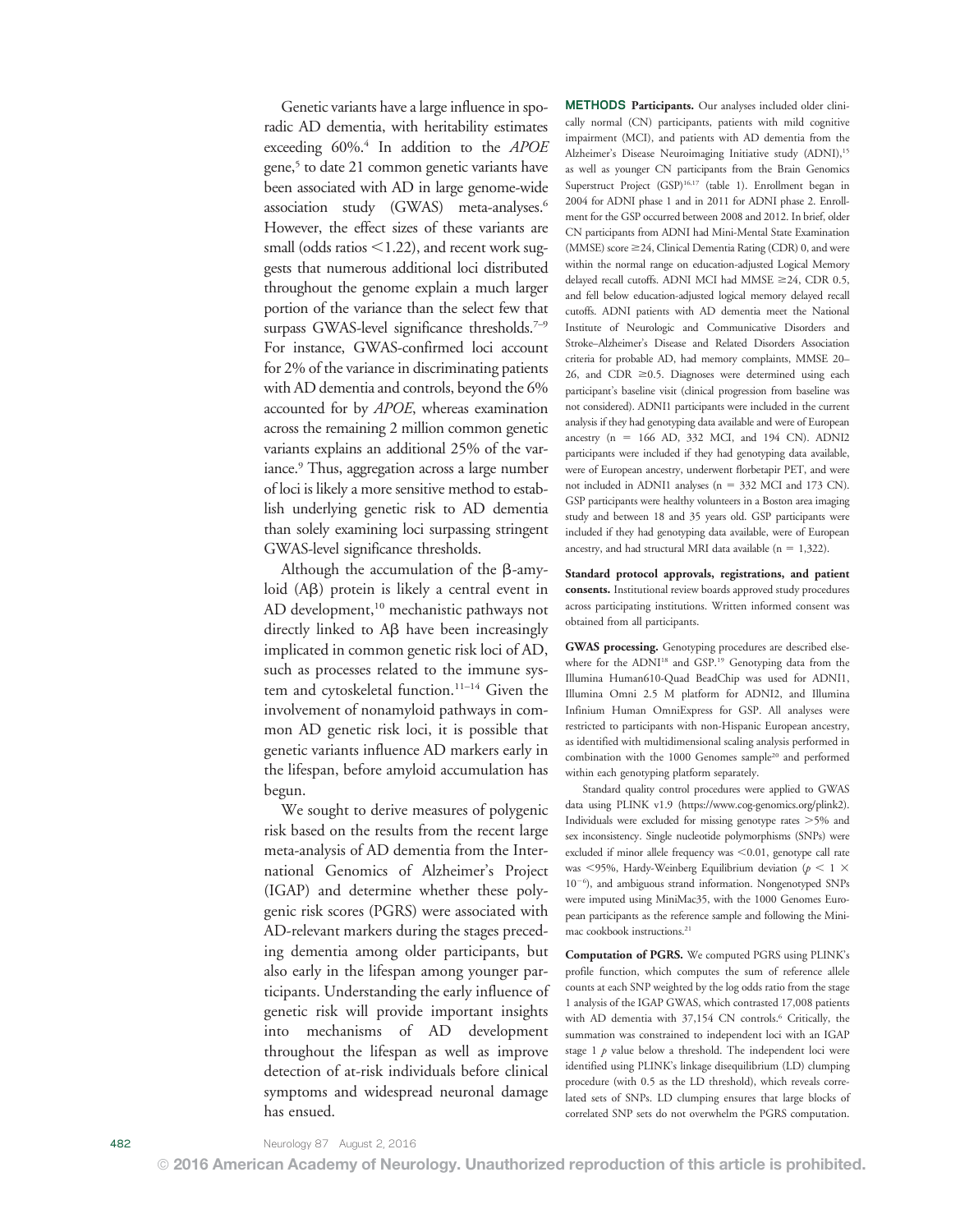| Table 1                 | Participant demographics |                       |                       |                 |  |
|-------------------------|--------------------------|-----------------------|-----------------------|-----------------|--|
|                         | ADNI1, AD dementia       | ADNI1, no dementia    | ADNI2, no dementia    | GSP, younger CN |  |
| No.                     | 166                      | 526 (194 CN, 332 MCI) | 505 (173 CN, 332 MCI) | 1,322           |  |
| % Female                | 44.6                     | 38.2                  | 46.1                  | 53.3            |  |
| Age, y, mean (SD)       | 75.8 (7.4)               | 75.3(6.5)             | 73.5(7.4)             | 21.5(3.2)       |  |
| Education, y, mean (SD) | 14.9(3.0)                | 15.9(2.9)             | 16.3(2.6)             | 14.7(1.9)       |  |
| $%$ APOE4+              | 66.3                     | 45.1                  | 38.0                  | 23.8            |  |

Abbreviations: AD = Alzheimer disease; ADNI = Alzheimer's Disease Neuroimaging Initiative; CN = clinically normal; GSP = Brain Genomics Superstruct Project; MCI = mild cognitive impairment.

Baseline and longitudinal change in cognition and hippocampus volume was examined within ADNI1 participants without dementia. A subset analysis was performed within the ADNI1 participants without dementia to examine associations between polygenic risk score (PGRS) and  $\beta$ -amyloid (A $\beta$ ) status in the subset of this group that had CSF data available (n = 272). Additional analyses examining PGRS vs A $\beta$  status was performed in an independent sample of participants without dementia who underwent florbetapir scanning at ADNI2 (these participants were not used in the analysis relating CSF Ab to PGRS). Within the ADNI1 sample, 26/526 participants were missing hippocampus volume data. The GSP cohort was used to examine the association between baseline hippocampus volume and PGRS in a sample of young CN participants. APOE4+ participants carry at least 1  $\varepsilon$ 4 allele.

To determine the appropriate  $p$  value threshold, we iterated over a range of values (the GWAS-level significance threshold of  $p = 5$  $\times$  10<sup>-8</sup>,  $p = 0.0001$ ,  $p = 0.001$ ,  $p = 0.01$ ,  $p = 0.02$ ,  $p = 0.03$ ,  $p = 0.04$ ,  $p = 0.05$ ,  $p = 0.10$ ,  $p = 0.20$ ,  $p = 0.30$ ,  $p = 0.40$ , and  $p = 0.50$ ). Conservative p value thresholds (e.g.,  $p = 5 \times 10^{-8}$ ) result in fewer SNPs contributing to the PGRS, while liberal p value thresholds (e.g.,  $p = 0.5$ ) result in a large number of contributing SNPs (table e-1 on the Neurology® Web site at [Neurology.org\)](http://neurology.org/lookup/doi/10.1212/WNL.0000000000002922). For all primary analyses, chromosome 19 SNPs were excluded to preclude any influence of the APOE gene. However, we also repeated analyses using PGRS calculations that included chromosome 19. Importantly, the ADNI participants used in the current analysis were not included in the IGAP stage 1 analysis that generated the summary statistics file. To select a PGRS for subsequent analyses within CN and MCI, we examined the  $p$  value threshold that best differentiated patients with AD dementia from older CN participants within the ADNI1 sample. PGRS were z-transformed based on the distribution of values within CN.

 $\mathbf{A}\mathbf{\beta}$  markers. Associations with  $\mathbf{A}\mathbf{\beta}$  were examined in 2 independent groups without dementia from ADNI. First, we examined this association within a subset of ADNI1 participants with CSF data<sup>22</sup> ( $n = 272$ ). Given the small sample size of this subset, we additionally explored associations with  $\text{A}\beta$  within 505 participants without dementia who underwent florbetapir PET imaging in ADNI2.23 Participants were only included in this analysis if they were not used in the ADNI1 CSF analysis to ensure an independent sample. Since ADNI1 and ADNI2 samples underwent genotyping on different platforms, analyses were performed separately within each group.

Structural MRI acquisition and processing. Acquisition and processing of structural MRI scans have been described previously.19,24 A longitudinal Freesurfer version 4.3 pipeline was used to extract hippocampus volume (HV) for ADNI1, while a crosssectional Freesurfer version 4.5 pipeline was used for GSP. HV was adjusted by total intracranial volume and additionally adjusted for coil type within GSP (12 vs 32 channel).

Statistical models. Statistical analyses were performed using R v3.0 [\(http://www.r-project.org/](http://www.r-project.org/)). Linear mixed models were used to assess baseline and longitudinal effects in cognitive factor scores (memory and executive function)<sup>25,26</sup> and HV (mean neuropsychological follow-up  $4.58 \pm 2.74$  years; mean

follow-up for HV 2.97  $\pm$  1.22 years). Linear mixed models included a random intercept and slope for each participant. Risk of clinical progression (CN to MCI/AD or MCI to AD) within 3 years of follow-up was examined with logistic regression. Multiple regression was used to assess the association between PGRS and HV within GSP where only baseline data were available.

All analyses controlled for APOE4, age, and sex, as well as 5 principal components from a multidimensional scaling analysis to account for population heterogeneity. Analyses within ADNI participants without dementia additionally controlled for diagnosis (CN vs MCI). The interaction between each covariate and time was included in linear mixed models. Education was controlled in models examining cognition. The  $p$  values were 2-sided and no multiple comparisons correction was performed.

RESULTS Participant demographics are listed in table 1. Given that the number of SNPs used to calculate a PGRS is arbitrary (table e-1), we first examined the ability of different PGRS iterations to discriminate between 166 patients with AD dementia and 194 older CN from ADNI1. Interestingly, discrimination between patients with AD dementia and older CN participants from ADNI1 dramatically increased between very stringent  $p$  values and  $p = 0.01$ , and reached a plateau after  $p = 0.01$  (figure 1). Based on this pattern, we examined a liberally defined PGRS using the  $p = 0.01$  threshold in follow-up analyses.

Within the ADNI1 group without dementia (older CN and MCI combined,  $n = 526$ ), linear mixed models were conducted to assess associations with baseline and longitudinal change in memory, executive function, and HV (table 2). There was a main effect of PGRS on memory ( $p = 0.002$ ), such that elevated PGRS was associated with worse baseline memory performance (figure 2A). The main effect of PGRS on baseline executive function was not significant ( $p =$ 0.32; figure 2B). Finally, there was a main effect on HV, such that higher PGRS was associated with smaller baseline HV ( $p = 0.002$ , figure 2C). PGRS accounted

Neurology 87 August 2, 2016 483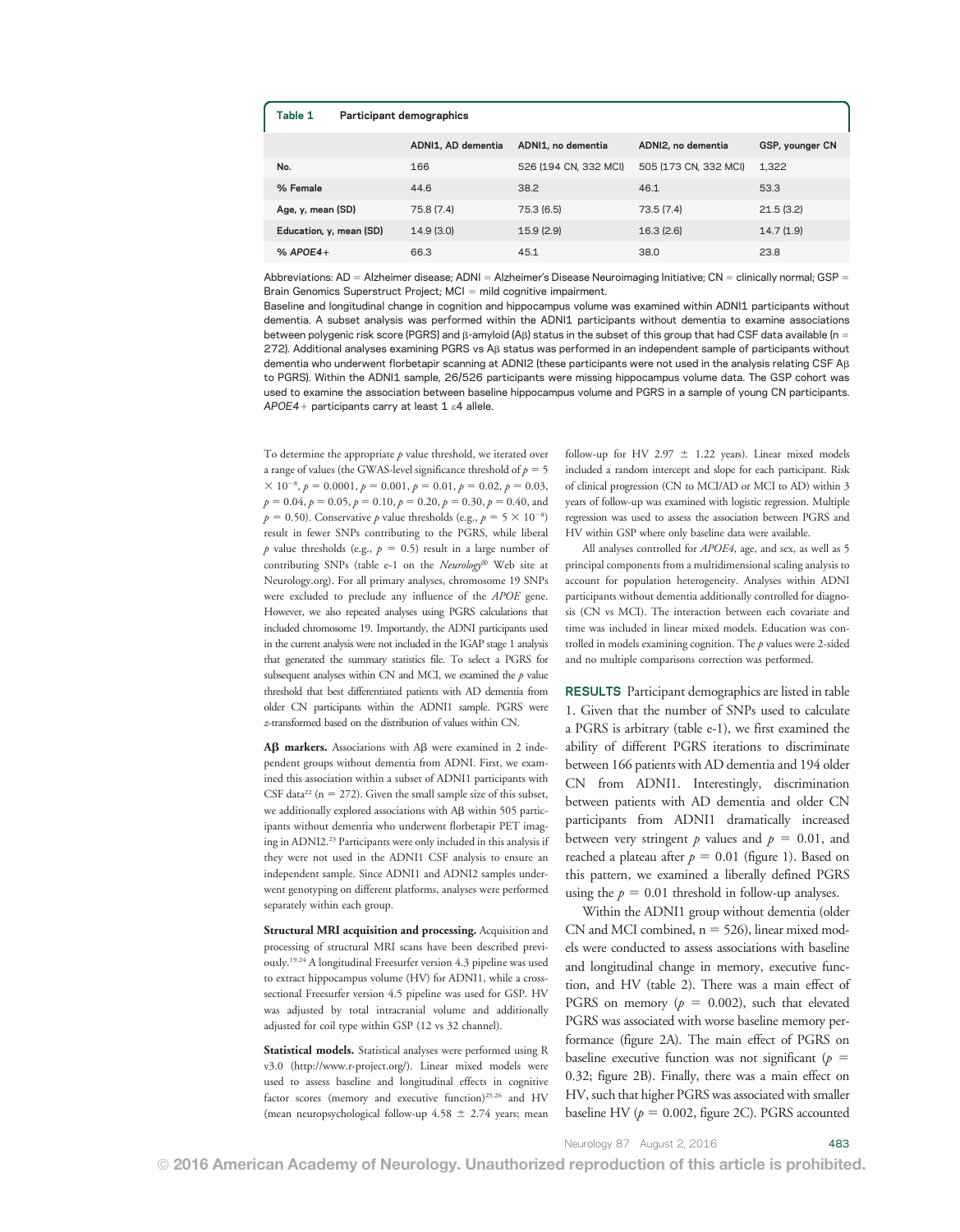Figure 1 Polygenic risk score (PGRS) discrimination between patients with Alzheimer disease (AD) dementia and older clinically normal (CN) participants



Multiple PGRS iterations were examined that incorporated different quantities of loci based on p value significance thresholds from the large International Genomics of Alzheimer's Project (IGAP) meta-analysis. Significance is shown on the y-axis (negative log p value), and corresponds to the independent contribution of PGRS in predicting diagnosis in our analysis of Alzheimer's Disease Neuroimaging Initiative patients with AD dementia compared to CN participants (controlling for APOE4, age, sex, and 5 multidimensional scaling principal components). The x-axis shows the p value threshold applied to the IGAP summary statistics file to determine which single nucleotide polymorphisms (SNP) to include in each PGRS iteration. The effect using a threshold of  $p = 0.01$  is shown by the gray filled diamond. The horizontal dashed line reflects the significance value corresponding to a conservative PGRS that only incorporated 18 SNP that were significant in the IGAP meta-analysis.

for 2.3% of the variance in baseline memory and 2.0% of the variance in baseline HV.

Within these linear mixed models, the interaction between PGRS and time was significant for both memory ( $p = 0.0005$ ) and executive function ( $p = 0.01$ ), such that higher PGRS was associated with greater rate of decline across both domains (figure 2, D and E, table 2). The association between PGRS and change in HV did not reach statistical significance ( $p = 0.06$ , figure 2F). PGRS accounted for 3.2% of the variance in longitudinal memory, 1.4% of the variance in longitudinal executive function, and 1.1% of the variance in longitudinal HV.

Examination of clinical progression within 3 years of follow-up (CN to MCI/AD or MCI to AD) revealed progression in 15 of the 194 ADNI1 CN and 143 of the 332 ADNI1 MCI. In a logistic regression model, PGRS was associated with increased risk of progression within 3 years ( $p < 0.00001$ , table 2, figure e-1).

Given that PGRS was significantly associated with baseline HV, cognitive decline over time, and clinical progression, models were repeated with PGRS and baseline HV as simultaneous predictors of cognitive decline and clinical progression. This analysis revealed independent contributions of PGRS and baseline HV to change in memory (PGRS:  $p = 0.0041$ , HV:  $p <$ 0.0001), change in executive function (PGRS:  $p =$ 0.07, HV:  $p < 0.0001$ ), as well as risk of clinical progression (PGRS:  $p = 0.00004$ , HV:  $p < 0.0001$ ).

We next examined associations between PGRS and  $\text{AB}$  in the subset of 272 ADNI1 participants without dementia with CSF data available (table 2). Although higher PGRS were associated with lower (e.g., more AD-like) CSF  $\overrightarrow{AB}$  levels, this analysis did not reach statistical significance ( $p = 0.11$ , figure 3A). Given the smaller sample size of this CSF analysis, we additionally examined an independent sample of 505 participants without dementia who underwent florbetapir PET imaging in ADNI2. This analysis revealed a similar association such that elevated PGRS was associated with greater (e.g., more AD-like) levels of florbetapir  $AB (p = 0.03, figure 3B)$ . Across both analyses, PGRS accounted for  $1.0\%$  of the variance in A $\beta$  levels.

Finally, we examined the association between PGRS and cross-sectional HV within a large younger cohort (age 18–30 years,  $n = 1,322$ ). This analysis revealed a marginal association, such that higher PGRS was associated with smaller HV ( $p = 0.05$ ; PGRS explained 0.2% of the variance in HV).

All analyses were repeated using PGRS that included chromosome 19 and revealed similar results (table e-2). Analyses were also repeated using a more conservative PGRS that only incorporated the smaller set of loci meeting statistical significance in the large IGAP meta-analysis (table 2, table e-2). Interestingly, there were no significant associations with cognition or biomarkers using this conservatively defined PGRS, with the exception of baseline memory ( $p = 0.01$ ).

DISCUSSION Among older participants without dementia, PGRS were associated with multiple AD markers. Specifically, higher PGRS was associated with worse memory, smaller HV, and AD-like levels of  $\text{A}\beta$ at baseline. We also found that higher PGRS was associated with greater longitudinal change in both memory and executive function, as well as elevated risk of clinical progression. Within a large sample of young clinically normal adults under age 35 years, we found that higher PGRS was associated with smaller HV, suggesting that an effect of aggregate genetic risk is not specific to processes occurring in late life. Importantly, this pattern of results was only present when PGRS calculations incorporated many loci below GWAS-level significance. Overall, these analyses provide evidence that aggregate genetic risk of AD dementia exerts effects that are detectable before the clinical symptoms of dementia are present, even among young adults.

The added sensitivity gained in our analyses by summing across a large number of genetic loci is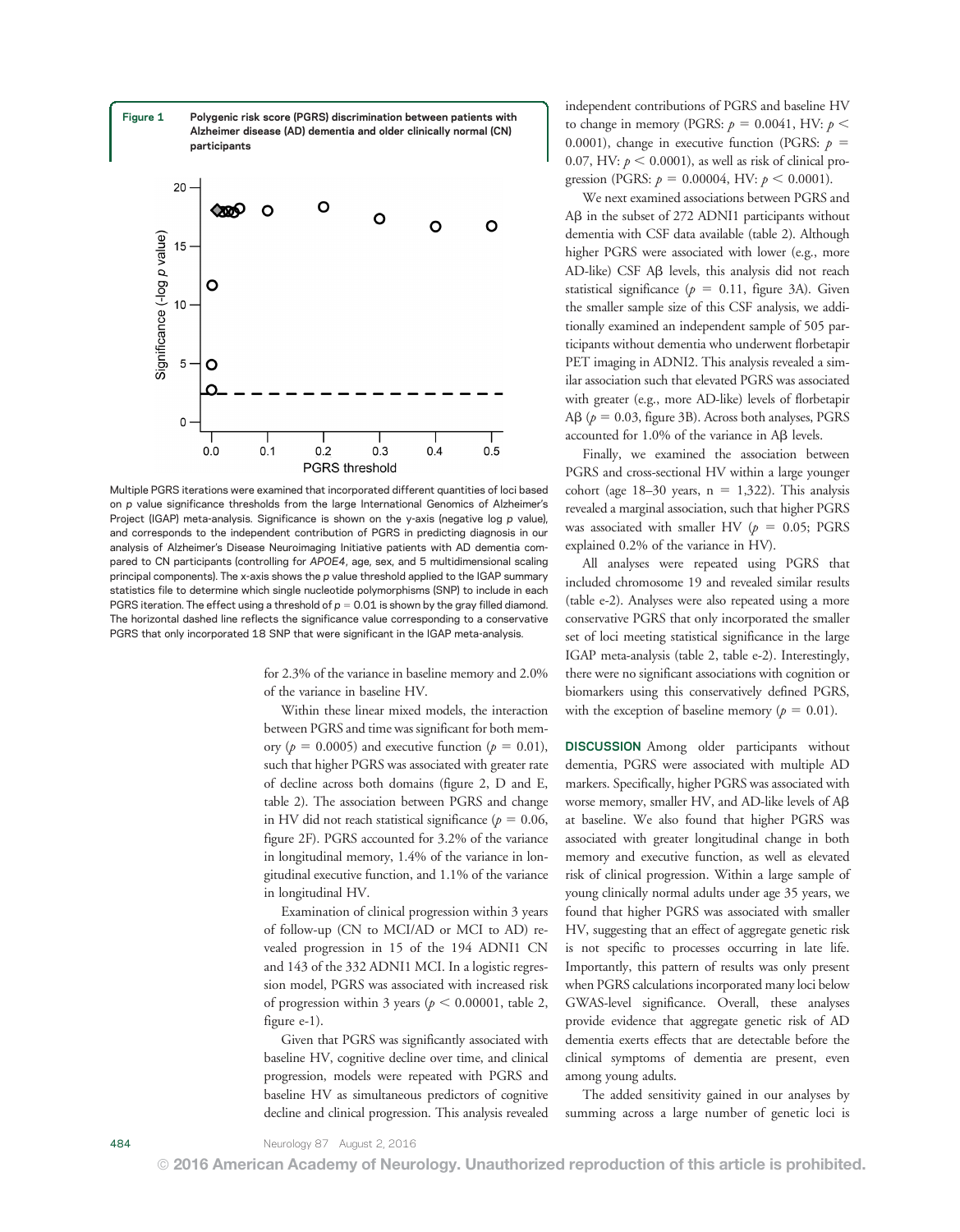|                                                               | Table 2              | Main findings as well as repeated analyses using a conservative polygenic risk score (PGRS) |                                             |                                              |  |  |
|---------------------------------------------------------------|----------------------|---------------------------------------------------------------------------------------------|---------------------------------------------|----------------------------------------------|--|--|
|                                                               |                      |                                                                                             | <b>Liberal PGRS</b><br>$(threshold = 0.01)$ | <b>Conservative PGRS</b><br>(IGAP loci only) |  |  |
| Analyses within older participants without<br>dementia (ADNI) |                      |                                                                                             |                                             |                                              |  |  |
| <b>Baseline memory</b>                                        |                      |                                                                                             | $-0.077$ (0.025); p = 0.002 <sup>a</sup>    | $-0.069$ (0.027); p = 0.01 <sup>a</sup>      |  |  |
|                                                               | Longitudinal memory  |                                                                                             | $-0.021$ (0.006); p = 0.0005 <sup>a</sup>   | $-0.002$ (0.007); $p = 0.71$                 |  |  |
|                                                               |                      | <b>Baseline executive function</b>                                                          | $-0.030$ (0.030); $p = 0.32$                | $-0.029$ (0.033); $p = 0.37$                 |  |  |
|                                                               |                      | Longitudinal executive function                                                             | $-0.018$ (0.007); $p = 0.01^a$              | $0.005$ (0.008); $p = 0.53$                  |  |  |
|                                                               |                      | Baseline hippocampus volume                                                                 | $-108.98$ (34.86); p = 0.002 <sup>a</sup>   | 7.94 (38.13); $p = 0.84$                     |  |  |
|                                                               |                      | Longitudinal hippocampus volume                                                             | $-7.02$ (3.70); $p = 0.06b$                 | $-4.73$ (3.99); $p = 0.24$                   |  |  |
|                                                               |                      | Progression to MCI/AD                                                                       | 0.49 (0.11); $p < 0.00001^a$                | $0.10$ (0.11); $p = 0.39$                    |  |  |
|                                                               | CSFAB                |                                                                                             | $-4.75$ (2.96); $p = 0.11$                  | $-3.13$ (3.07); $p = 0.31$                   |  |  |
|                                                               | Florbetapir $A\beta$ |                                                                                             | 0.021 (0.010); $p = 0.03^a$                 | $0.009$ (0.009); $p = 0.30$                  |  |  |
| Analyses within younger CN participants (GSP)                 |                      |                                                                                             |                                             |                                              |  |  |
|                                                               |                      | <b>Baseline hippocampus</b>                                                                 | $-33.20$ (17.15); $p = 0.05^{\circ}$        | $-14.32$ (17.10); $p = 0.40$                 |  |  |
|                                                               |                      |                                                                                             |                                             |                                              |  |  |

Abbreviations: AD = Alzheimer disease; ADNI = Alzheimer's Disease Neuroimaging Initiative; CN = clinically normal; GSP = Brain Genomics Superstruct Project; IGAP = International Genomics of Alzheimer's Project; MCI = mild cognitive impairment.

Unstandardized  $\beta$  values, standard errors, and p values are listed for each model covariate.

<sup>a</sup> Significant effect ( $p < 0.05$ ).

 $b$  Marginally significant effect ( $p < 0.10$ ).

consistent with work examining heritability within AD7–<sup>9</sup> as well as studies investigating highly heritable psychiatric disorders that are associated with risk loci that individually exert small effects.27,28 This pattern implies that restricting analyses to a small number of risk loci provides a weak signal of underlying genetic risk that is improved by aggregating effects across many loci. Our results might further explain discrepancies reported across exploratory GWAS studies of AD markers. For instance, the top genome-wide significant loci that emerged from an exploratory GWAS analysis of AD pathologies  $(AB)$  plaques and neurofibrillary tangles) were not significant at a liberal statistical significance threshold of  $p < 0.05$  in the IGAP GWAS contrasting AD dementia to CN,<sup>6,29</sup> highlighting that the top loci surpassing GWAS level significance thresholds in analyses examining different AD phenotypes are likely to differ. Thus, although it is necessary to apply stringent criteria in discovery style GWAS analyses to reduce the incidence of false-positives, it is highly likely that relevant signal exists below these stringent criteria.<sup>9</sup>

Within older participants without dementia, PGRS was associated with cognitive decline, highlighting that elevated genetic risk influences longitudinal trajectories even among individuals without dementia. This finding is consistent with work across multiple laboratories linking early cognitive decline to established AD risk factors, such as elevated amyloid<sup>30</sup> and the APOE4 genotype, $31$  as well as work showing an association between cortical thickness and polygenic risk within  $CN$  participants (even among  $AB - CN$  participants).32 However, our findings are at odds with a previous study that did not find an association between liberally defined PGRS and cognitive decline among a large sample of CN participants from the Cognitive Aging Genetics in England and Scotland consortium.<sup>33</sup> It is noteworthy that PGRS from that study was computed using an older GWAS of AD dementia with a much smaller discovery sample than the recent IGAP GWAS used in our analysis (3,941 patients with AD dementia vs 17,008 patients with AD dementia).<sup>6,34</sup> The power of PGRS analyses is known to increase as discovery sample size increases. Nevertheless, it will be important to replicate the association between PGRS and cognitive decline in cohorts beyond ADNI.

We also found that liberal PGRS was associated with baseline HV within older adults without dementia. Although the association between PGRS and  $A\beta$ in the subset of ADNI1 participants who had CSF data available ( $n = 272$ ) did not reach statistical significance ( $p = 0.11$ ), an independent analysis using ADNI2 florbetapir data in a much larger sample of participants without dementia ( $n = 505$ ) did reveal a significant association between PGRS and Ab. Importantly, the magnitude and direction of the effect was identical across the 2 independent samples, providing strong support for an association between PGRS and Aß among individuals without dementia and highlights the importance of large samples when performing analyses linking genetics with biomarkers. Although an association between  $\overrightarrow{AB}$  and PGRS was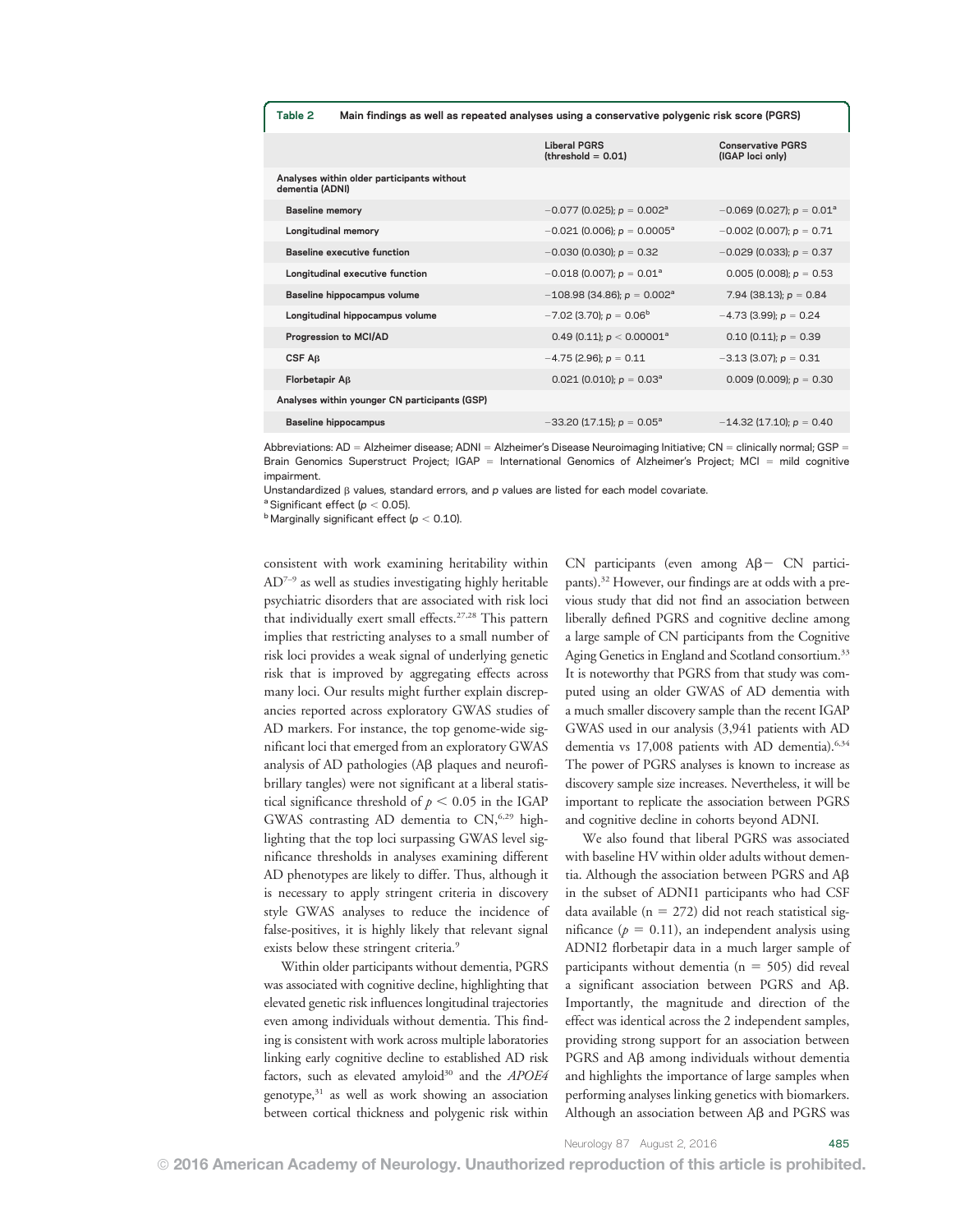



PGRS vs baseline and longitudinal change in memory (A, D), executive function (EF) (B, E), and hippocampus volume (C, F). Baseline associations are shown in A-C, while longitudinal effects are shown in D-F. Plotted values are residualized by model covariates. aHV = adjusted hippocampus volume.

identified in older participants, we also found that elevated PGRS was modestly associated with HV in healthy individuals under age 35 years, an age at which A $\beta$  accumulation is very unlikely.<sup>35,36</sup> Thus, PGRS may also have an effect via non-A $\beta$  pathways. It has become increasingly clear that additional factors beyond Ab influence the emergence of clinical symptoms of AD dementia, which may include developmental factors, the spread of tau into neocortex, or inflammatory responses.37–<sup>39</sup> The involvement of non-A $\beta$  processes in AD risk may explain why a portion of older individuals are able to function normally



The association between PGRS and A $\beta$  was examined across 2 independent samples of older individuals without dementia: (A) ADNI1 with CSF (n = 272) and (B) ADNI2 with florbetapir PET imaging (n = 505). Plotted values are adjusted for model covariates.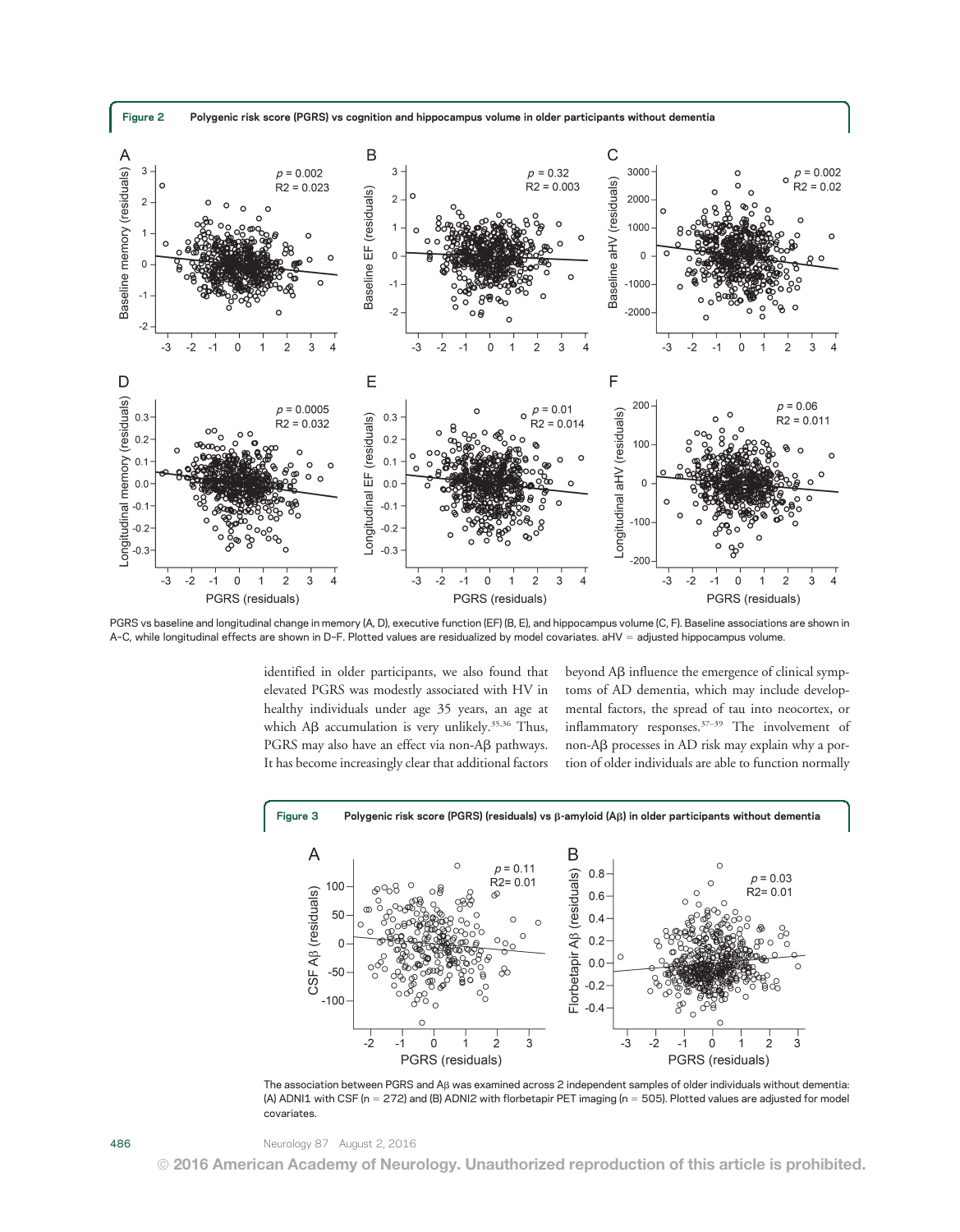despite high quantities of  $\text{AB}$ , which has important implications for mechanisms of disease resilience.

Our study has several limitations. Given the relatively small sample size, it will be important to replicate these findings in independent samples. The associations identified between PGRS and AD markers were small, accounting for 1.0%–3.2% of the variance among the older group without dementia, and only 0.2% of the variance in HV within the younger group. However, these effect sizes are consistent with other biomarker studies assessing common genetic variants among older<sup>40</sup> and younger participants.<sup>41</sup> The smaller sample size within ADNI may have provided insufficient power to detect a statistically significant effect on  $\overrightarrow{AB}$  in the ADNI1 CSF sample. However, examination of the larger florbetapir ADNI dataset provided support for an association between PGRS and  $\overrightarrow{AB}$  among individuals without dementia.

#### AUTHOR CONTRIBUTIONS

E.C.M.: conception and design of the study, analysis of data, statistical analysis, drafting the manuscript. R.A.S.: conception and design of the study. A.J.H.: conception and design of the study, analysis of data. R.L.B.: conception and design of the study. P.L.D.: conception and design of the study. J.W.S.: conception and design of the study. M.R.S.: conception and design of the study, analysis of data, statistical analysis, drafting the manuscript.

#### STUDY FUNDING

This work was funded by NIH grants F32AG044054 (E.C.M.), P01AG036694 (R.A.S.), K01MH099232 (A.J.H.), R01AG036836 (P.L.D.), K24MH094614 (J.W.S.), and K25EB013649 (M.R.S.). Data collection and sharing for this project was funded by the Alzheimer's Disease Neuroimaging Initiative (ADNI) (NIH grant U01 AG024904) and DOD ADNI (Department of Defense award number W81XWH-12-2-0012). ADNI is funded by the National Institute on Aging, the National Institute of Biomedical Imaging and Bioengineering, and through contributions from the following: AbbVie; Alzheimer's Association; Alzheimer's Drug Discovery Foundation; Araclon Biotech; BioClinica, Inc.; Biogen; Bristol-Myers Squibb Company; CereSpir, Inc.; Eisai Inc.; Elan Pharmaceuticals, Inc.; Eli Lilly and Company; EuroImmun; F. Hoffmann-La Roche Ltd. and its affiliated company Genentech, Inc.; Fujirebio; GE Healthcare; IXICO Ltd.; Janssen Alzheimer Immunotherapy Research & Development, LLC; Johnson & Johnson Pharmaceutical Research & Development LLC; Lumosity; Lundbeck; Merck & Co., Inc.; Meso Scale Diagnostics, LLC; NeuroRx Research; Neurotrack Technologies; Novartis Pharmaceuticals Corporation; Pfizer Inc.; Piramal Imaging; Servier; Takeda Pharmaceutical Company; and Transition Therapeutics. The Canadian Institutes of Health Research is providing funds to support ADNI clinical sites in Canada. Private sector contributions are facilitated by the Foundation for the National Institutes of Health ([www.fnih.org\)](http://www.fnih.org). The grantee organization is the Northern California Institute for Research and Education, and the study is coordinated by the Alzheimer's Disease Cooperative Study at the University of California, San Diego. ADNI data are disseminated by the Laboratory for NeuroImaging at the University of Southern California. The data from younger participants were collected as part of the Brain Genomics Superstruct Project (<http://neuroinformatics.harvard.edu/gsp/>).

#### **DISCLOSURE**

E. Mormino received funding from NIH grant F32AG044054 and P01 AG036694. R. Sperling has served as a paid consultant for Abbvie, Biogen, Bracket, Genentech, Lundbeck, Roche, and Sanofi. She has served as a coinvestigator for Avid, Eli Lilly, and Janssen Alzheimer Immunotherapy clinical trials. She has spoken at symposia sponsored by Eli Lilly, Biogen, and Janssen. R. Sperling receives research support from Janssen Pharmaceuticals and Eli Lilly and Co. These relationships are not related to the content in the manuscript. She also receives research support from the following grants: P01 AG036694, U01 AG032438, U01 AG024904, R01 AG037497, R01 AG034556, K24 AG035007, P50 AG005134, U19 AG010483, R01 AG027435, Fidelity Biosciences, Harvard NeuroDiscovery Center, and the Alzheimer's Association. A. Holmes received funding from K01MH099232. R. Buckner reports personal fees from Pfizer that are not related to the content in the manuscript. P. De Jager received funding from R01AG036836. J. Smoller received funding from K24MH094614. M. Sabuncu received funding from K25EB013649. Go to [Neurology.org](http://neurology.org/lookup/doi/10.1212/WNL.0000000000002922) for full disclosures.

Received December 24, 2015. Accepted in final form April 22, 2016.

#### **REFERENCES**

- 1. Villemagne VL, Burnham S, Bourgeat P, et al. Amyloid beta deposition, neurodegeneration, and cognitive decline in sporadic Alzheimer's disease: a prospective cohort study. Lancet Neurol 2013;12:357–367.
- 2. Reiman EM, Langbaum JB, Fleisher AS, et al. Alzheimer's prevention initiative: a plan to accelerate the evaluation of presymptomatic treatments. J Alzheimers Dis 2011;26 (suppl 3):321–329.
- 3. Sperling RA, Rentz DM, Johnson KA, et al. The A4 study: stopping AD before symptoms begin? Sci Transl Med 2014;6:228fs213.
- 4. Gatz M, Reynolds CA, Fratiglioni L, et al. Role of genes and environments for explaining Alzheimer disease. Arch Gen Psychiatry 2006;63:168–174.
- 5. Corder EH, Saunders AM, Strittmatter WJ, et al. Gene dose of apolipoprotein E type 4 allele and the risk of Alzheimer's disease in late onset families. Science 1993; 261:921–923.
- 6. Lambert JC, Ibrahim-Verbaas CA, Harold D, et al. Metaanalysis of 74,046 individuals identifies 11 new susceptibility loci for Alzheimer's disease. Nat Genet 2013;45: 1452–1458.
- 7. Escott-Price V, Sims R, Bannister C, et al. Common polygenic variation enhances risk prediction for Alzheimer's disease. Brain 2015;138:3673–3684.
- 8. Lee SH, Harold D, Nyholt DR, et al. Estimation and partitioning of polygenic variation captured by common SNPs for Alzheimer's disease, multiple sclerosis and endometriosis. Hum Mol Genet 2013;22:832–841.
- 9. Ridge PG, Mukherjee S, Crane PK, Kauwe JS; Alzheimer's Disease Genetics Consortium. Alzheimer's disease: analyzing the missing heritability. PLoS One 2013;8:e79771.
- 10. Hardy J, Selkoe DJ. The amyloid hypothesis of Alzheimer's disease: progress and problems on the road to therapeutics. Science 2002;297:353–356.
- 11. Desikan RS, Schork AJ, Wang Y, et al. Polygenic overlap between C-reactive protein, plasma lipids, and Alzheimer disease. Circulation 2015;131:2061–2069.
- 12. International Genomics of Alzheimer's Disease Consortium. Convergent genetic and expression data implicate immunity in Alzheimer's disease. Alzheimers Dement 2015;11:658–671.
- 13. Karch CM, Goate AM. Alzheimer's disease risk genes and mechanisms of disease pathogenesis. Biol Psychiatry 2015; 77:43–51.
- 14. Morgan K. The three new pathways leading to Alzheimer's disease. Neuropathol Appl Neurobiol 2011;37:353–357.
- 15. Aisen PS, Petersen RC, Donohue M, Weiner MW; Alzheimer's Disease Neuroimaging Initiative. Alzheimer's

Neurology 87 August 2, 2016 487